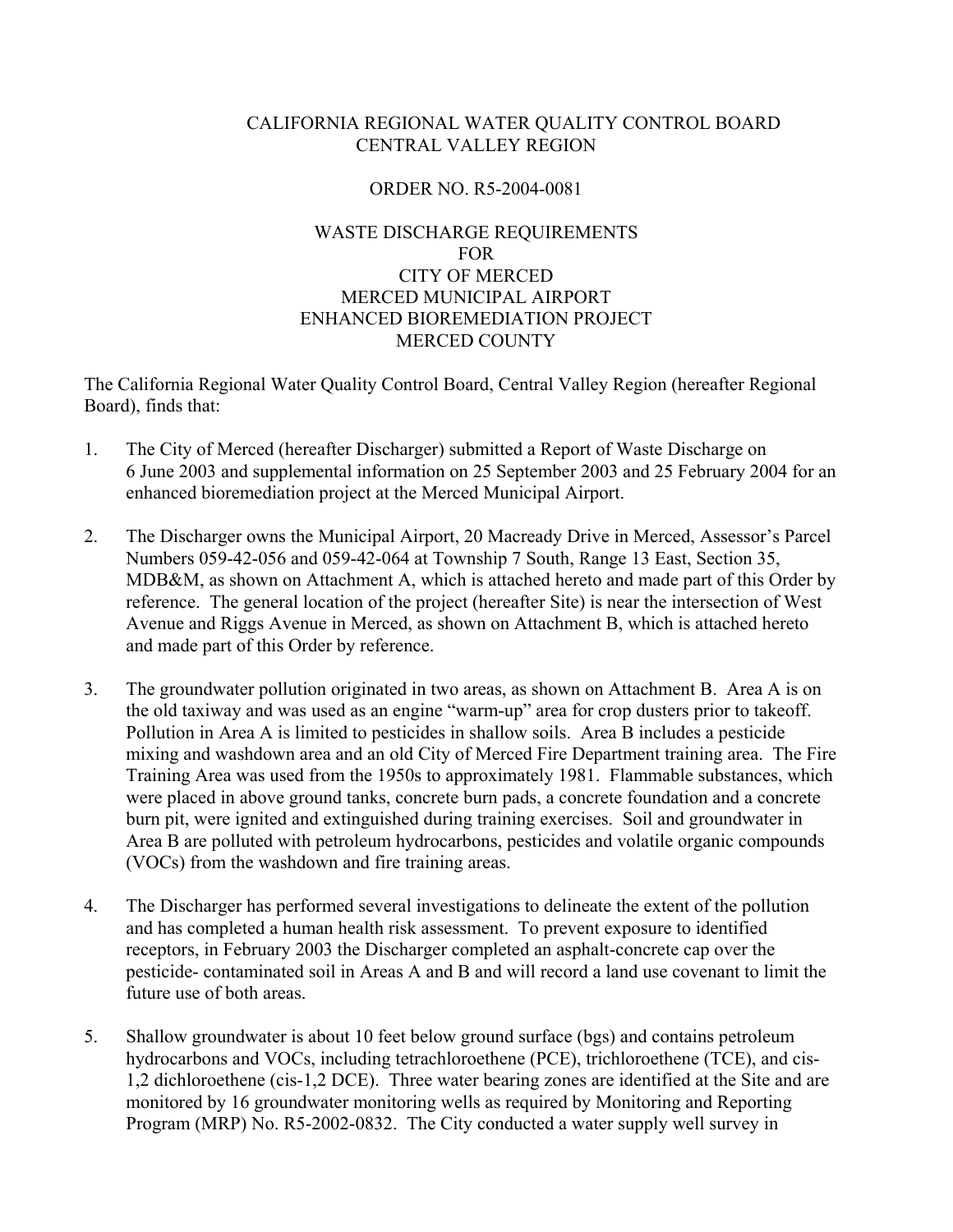April 2003 and found that the nearest active water supply well is about 800 feet cross gradient to the Site.

- 6. Most of the mass of VOC pollution is in the A zone aquifer, which begins about 10 feet bgs and varies from about 15 to 30 feet in thickness across the Site. Monitoring results from 3 September 2003 show that constituents of concern in the A zone aquifer are highest in monitoring well MW-10, which contains up to 89 micrograms per liter  $(\mu g/l)$  of PCE, 21 ug/l of TCE, and up to 52  $\mu$ g/l of cis-1,2 (DCE).
- 7. The Discharger proposes enhanced bioremediation of polluted groundwater using the proprietary polylactate compound Hydrogen Releasing Compound (HRC®) to degrade VOCs and petroleum hydrocarbons under anaerobic conditions. The Discharger proposes to inject  $HRC^®$  through 120 injection points into the A zone aquifer. The injection points are arranged in four barriers across the plume, with each barrier consisting of two rows of injection points spaced 10 feet apart and staggered to provide overlapping radii of influence, as shown on Attachment B. The depth of the injection points will vary depending on the lithology at the injection point. Prior to injecting HRC, the Discharger will advance two to three pilot borings along each injection barrier to evaluate the lithology at each barrier. The Discharger will inject between four and nine pounds of  $HRC^{\circledR}$  per linear foot of vertical depth in the aquifer, depending on the aquifer lithology at the injection point. The HRC® is estimated to radiate out about five feet. Injection spacing and HRC® dosing for full coverage of the plume was determined by analysis of site conditions by Regenesis, the manufacturer of HRC®. The treatment area is expected to extend about 220 feet downgradient of the most downgradient barrier.
- 8. The Discharger will install two new monitoring wells in the A zone aquifer as additional monitoring points to evaluate the  $HRC^{\circledR}$  injection. MW-20 will be installed about 75 feet downgradient (northwest) of monitoring well MW-10, and MW-21 will be installed about 280 feet downgradient of MW-17 and 300 feet downgradient of the most downgradient injection barrier. The depth of the screen intervals will be determined after installation of the pilot borings as discussed in Finding No. 7. The Discharger will collect baseline groundwater samples a minimum of two weeks prior to the injection of HRC® and will conduct routine monitoring of the new wells and existing monitoring wells MW-9, MW-10, MW-11, MW-13, MW-15 and MW-17 for volatile organic compounds, total organic carbon (TOC), lactic acid, metals, and general chemistry parameters, as required in the attached MRP No. R5-2004-0081. The estimated groundwater flow velocity is 110 feet per year.
- 9. The Discharger shall determine baseline concentrations in MW-21 using quarterly monitoring data collected within the first year after the date of the HRC injection and using EPA and Regional Board staff approved statistical methods to define the 95% upper confidence limit. Baseline concentrations are defined as those values contained within the 95% confidence interval.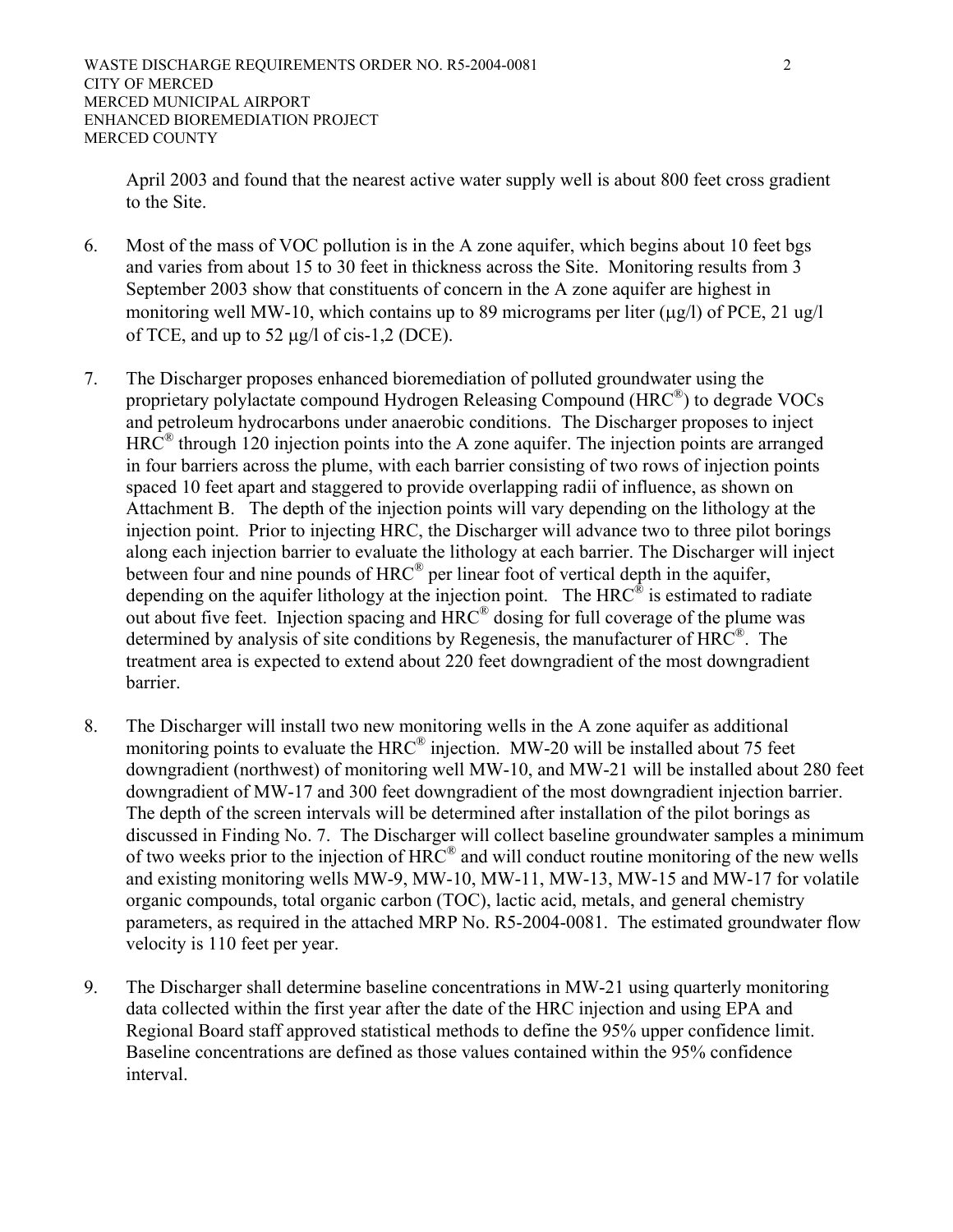- 10. Bench-scale testing was not performed because the most common mechanism of degradation of chlorinated compounds is reductive dechlorination where the chlorinated compounds serve as electron acceptors and carbon is the main electron donor. Injecting HRC® will stimulate growth of indigenous microorganisms by providing a carbon substrate, thereby accelerating the reductive dechlorination process. The Discharger has determined that HRC<sup>®</sup> injections will reduce pollutant concentrations because monitoring data have shown that reductive dechlorination is occurring under anaerobic conditions and VOCs are breaking down.
- 11. Byproducts from the injection of  $HRC^{\circledast}$  may include carbon dioxide, reduced forms of sulfate such as hydrogen sulfide, and breakdown products of PCE and TCE, such as 1,1-dichloroethylene, 1,1 dichloroethane, 1,2-dichloroethane, vinyl chloride, and chloroethane. Further degradation of chloroethane could create ethylene, ethane, chloromethane, methane and chloride ion. With the exception of chloride ion, the breakdown products of tetrachloroethene and trichloroethene are expected to be intermediate compounds. The Discharger will monitor for these byproducts, along with the constituents listed in Finding No. 8, in accordance with the attached MRP NO. R5-2004- 0081. Groundwater monitoring of amendments, breakdown products, and byproducts will continue throughout the treatment period. The treatment period will continue until concentrations return to baseline levels.
- 12. In the event that PCE, TCE, cis-1,2 DCE, any of their breakdown products, methane or TOC exceeds 20% above baseline concentrations, as described in Finding No. 9, in monitoring well MW-21 during the treatment period, the Discharger will implement the14 May 2004 Contingency Plan. The Contingency Plan includes an initial Hydropunch® investigation to verify and evaluate the extent of the exceedance and based on the investigation results, a work plan for remedial actions developed specifically for the nature and extent of the exceedance identified. These remedial actions could include installing a pump and treat system. The Discharger provided a capture zone analysis that shows that pumping from the existing and proposed monitoring wells would achieve capture of the groundwater within the plume area. The Discharger also agrees to install additional extraction wells screened in the A zone aquifer if needed to achieve capture of the plume. The Discharger may also submit a Report of Waste Discharge to re-inject the treated water if initial results show that groundwater extraction may be a long-term corrective measure.
- 13. The injection of chemicals into waters of the State is subject to regulation under the California Water Code. This Order authorizes the Discharger to inject  $HRC^{\circledast}$  into groundwater subject to specific discharge requirements.
- 14. The *Water Quality Control Plan for the Sacramento River and San Joaquin River Basins, Fourth Edition* (hereafter Basin Plan) designates beneficial uses, establishes water quality objectives, contains implementation plans and policies for protecting waters of the basin, and incorporates by reference plans and policies adopted by the State Water Resources Control Board (State Board). Pursuant to Section 13263(a) of the California Water Code, waste discharge requirements must implement the Basin Plan.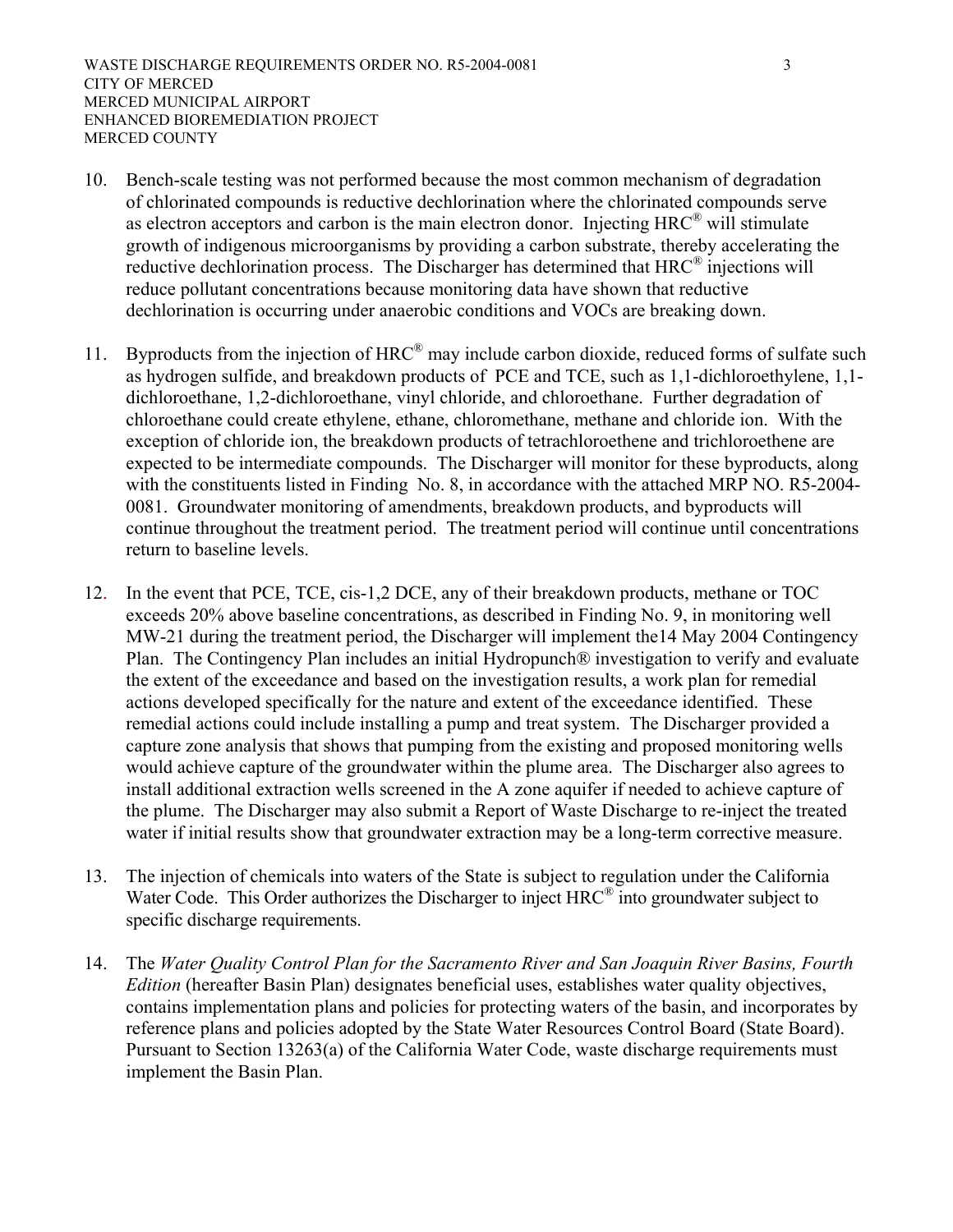- 15. Surface water drainage is into the San Joaquin River via the Merced and Zentner laterals, Owens Creek and Bear Creek. The beneficial uses of the San Joaquin River between Sack Dam and the mouth of the Merced River are municipal and domestic supply; agricultural irrigation and stock watering supply; industrial process supply; water contact recreation; noncontact water recreation; warm freshwater habitat; migration of warm and cold freshwater species; spawning, reproduction and/or early development of warm and cold freshwater species; and wildlife habitat.
- 16. The designated beneficial uses of underlying groundwater are municipal and domestic supply, agricultural supply, industrial service supply, and industrial process supply.
- 17. Surrounding land uses are commercial and industrial.
- 18. State Board Resolution No. 68-16 (hereafter Resolution 68-16 or the "Antidegradation Policy") requires the Regional Board in regulating discharges to maintain high quality waters of the state until it is demonstrated that any change in quality will be consistent with maximum benefit to the people of the State, will not unreasonably affect present and potential beneficial uses, and will not result in water quality less than that described in plans and policies (e.g., quality that exceeds water quality objectives). Temporal degradation of groundwater at this site due to the  $HRC^{\circledR}$ injection may occur. The temporary degradation allowed by this Order is consistent with Resolution 68-16 since (1) the purpose is to accelerate and enhance remediation of groundwater pollution by several waste constituents and such remediation will benefit the people of the state; (2) the degradation is limited in scope and duration; (3) best practicable treatment and control, including adequate monitoring and contingency plans to assure protection of water quality, are required; and (4) the discharge will not cause water quality objectives to be exceeded beyond the treatment zone or the duration of the project as described in Findings 7 and 11.
- 19. Section 13267(b) of California Water Code provides that:

 In conducting an investigation specified in subdivision (a), the regional board may require that any person who has discharged, discharges, or is suspected of having discharged or discharging, or who proposes to discharge within its region, or any citizen or domiciliary, or political agency or entity of this state who has discharged, discharges, or is suspected of having discharged or discharging, or who proposes to discharge waste outside of its region that could affect the quality of the waters of the state within its region shall furnish, under penalty of perjury, technical or monitoring program reports which the board requires. The burden, including costs of these reports, shall bear a reasonable relationship to the need for the reports and the benefits to be obtained from the reports. In requiring those reports, the regional board shall provide the person with a written explanation with regard to the need for the reports, and shall identify the evidence that supports requiring that person to provide the reports.

 The technical reports required by this Order and the attached MRP No. R5-2004-0081 are necessary to assure compliance with these waste discharge requirements. The Discharger owns the facility that discharged the waste subject to this Order.

20. The California Department of Water Resources sets standards for the construction and destruction of groundwater wells, as described in *California Well Standards Bulletin 74-90* (June 1991) and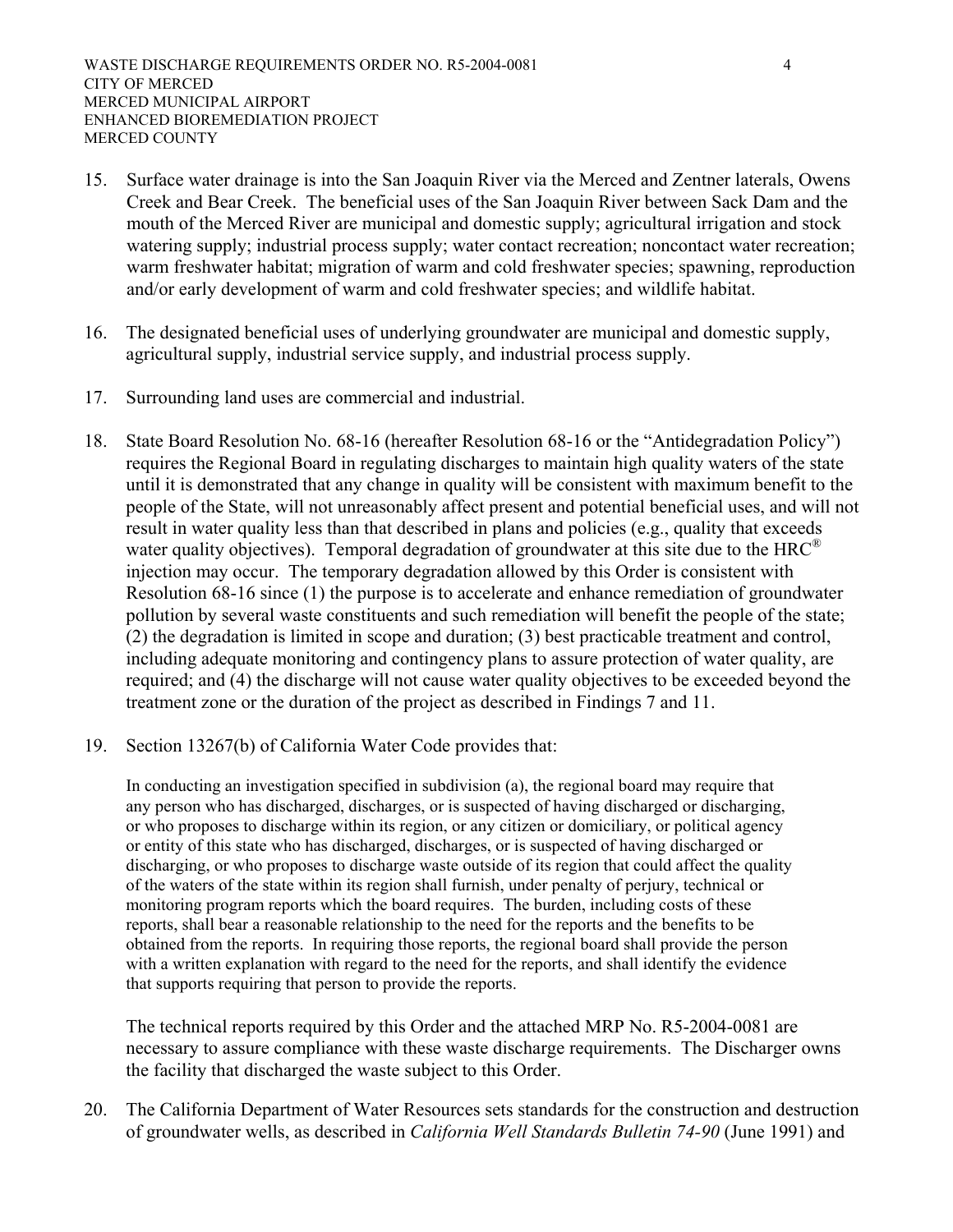*Water Well Standards: State of California Bulletin 74-81* (December 1981). These standards, and any more stringent standards adopted by the State or County pursuant to California Water Code Section 13801, apply to all monitoring wells.

- 21. Issuance of this Order is an action to assure the restoration of the environment and is, therefore, exempt from the provisions of the California Environmental Quality Act (Public Resources Code, Section 21000, et seq.), in accordance with Section 15308 and 15330, Title 14, California Code of Regulations (CCR).
- 22. This discharge is exempt from the requirements of *Consolidated Regulations for Treatment, Storage, Processing, or Disposal of Solid Waste,* as set forth in Title 27, CCR, Section 20005, et seq., (hereafter Title 27). Section 20090(d) allows exemption for a project to clean up a condition of pollution that resulted from an unauthorized release of waste based on the following:
	- a. The cleanup and abatement action is under the direction of a public agency;
	- b. Wastes removed from the immediate place of release will be discharged according to the Title 27 regulations; and
	- c. The remedial actions intended to contain wastes at the place of release shall implement the Title 27 regulations to the extent feasible.
- 23. Pursuant to California Water Code Section 13263(g), discharge is a privilege, not a right, and adoption of this Order does not create a vested right to continue the discharge.
- 24. All the above and the supplemental data and information and details in the attached Information Sheet, which is incorporated by reference herein, were considered in establishing the following conditions of discharge.
- 25. The Discharger and interested agencies and persons were notified of intent to prescribe waste discharge requirements for this discharge and provided with an opportunity for a public hearing and an opportunity to submit written views and recommendations.
- 26. In a public meeting, all comments pertaining to the discharger were heard and considered.

**IT IS HEREBY ORDERED** that pursuant to Sections 13263 and 13267 of the California Water Code, the City of Merced, its agents, successors, and assigns, in order to meet the provisions contained in Division 7 of the California Water Code and regulations adopted thereunder, shall comply with the following while conducting the above-described pilot study:

*[Note: Other prohibitions, conditions, definitions, and some methods of determining compliance are contained in the attached "Standard Provisions and Reporting Requirements for Waste Discharge Requirements" dated 1 March 1991, incorporated herein.]*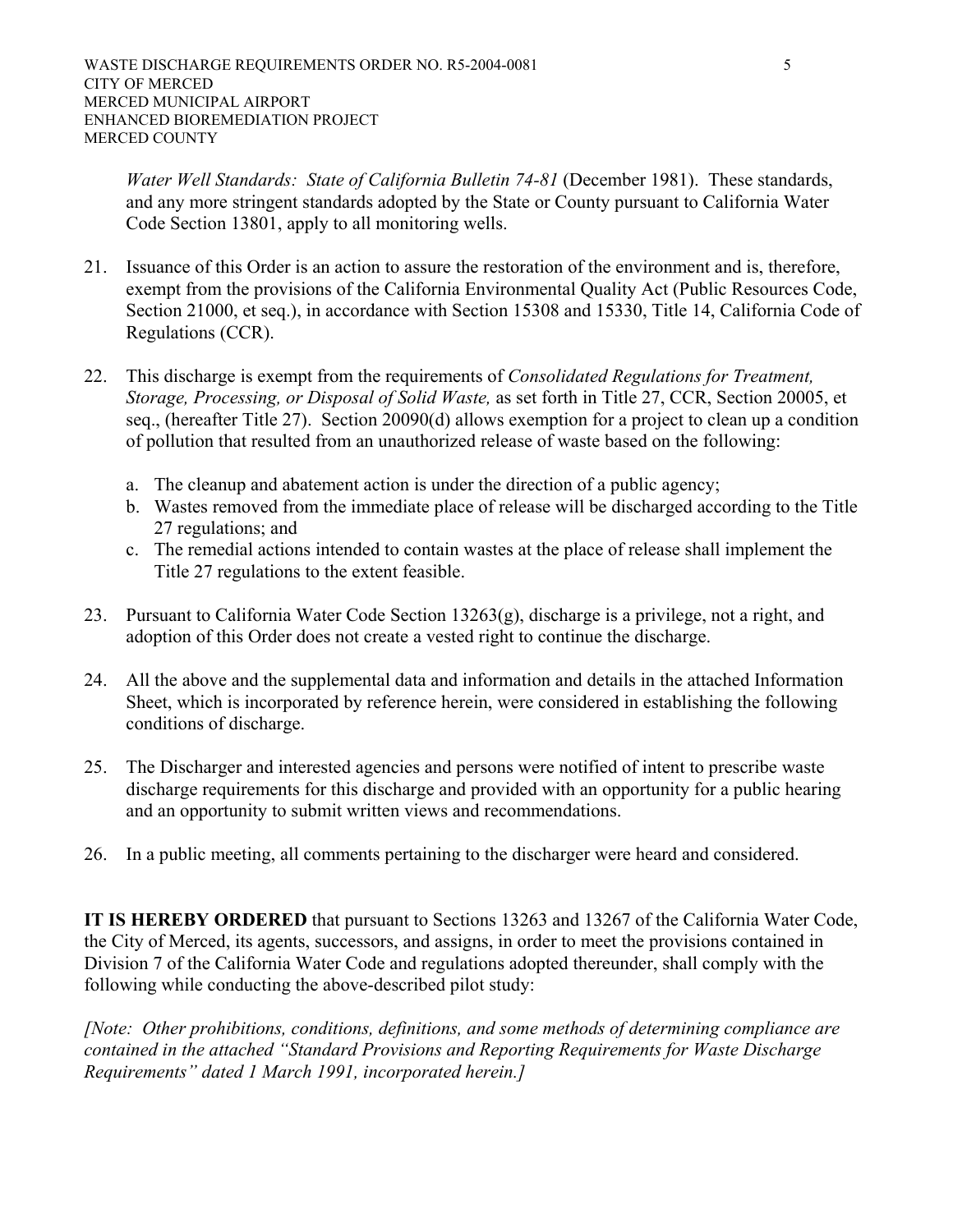#### **A. Discharge Prohibitions**

- 1. Discharge of wastes to surface waters or surface water drainage courses is prohibited.
- 2. The injection of other than  $HRC^{\circledR}$  into groundwater is prohibited.
- 3. Discharge of waste classified as 'hazardous' under Section 2521 of Title 23, CCR, or as 'designated' under Section 13173 of the California Water Code is prohibited.
- 4. Discharge of HRC<sup>®</sup> at locations or in a manner different from that described in Finding No. 7 is prohibited.

#### **B. Discharge Specifications**

- 1. No waste constituent shall be released or discharged, or placed where it will be released or discharged, in a concentration or in a mass that causes violation of the Groundwater Limitations.
- 2. Discharge of  $HRC^{\circledR}$  shall be limited to the project scope as described in Finding No. 7.

#### **C. Groundwater Limitations**

- 1. During the treatment period, the Discharger shall not cause an increase of methane, TOC, or pollutant breakdown products above baseline concentrations in monitoring well MW-21.
- 2. When the treatment period is completed, the concentrations of constituents in groundwater from all amendments, byproducts and pollutant breakdown products shall not exceed baseline levels.

### **D. Provisions**

- 1. The Discharger shall notify Board staff a minimum of one week prior to the injection of  $HRC^{\circledR}$ .
- 2. The Discharger shall comply with the attached MRP No. R5-2004-0081, which is part of this Order, and any revisions thereto as ordered by the Executive Officer.
- 3. The Discharger shall comply with the "Standard Provisions and Reporting Requirements for Waste Discharge Requirements," dated 1 March 1991, which are attached hereto and by reference a part of this Order. This attachment and its individual paragraphs are commonly referenced as "Standard Provision(s)."
- 4. The Discharger shall determine baseline concentrations in MW-21 using quarterly monitoring data collected within the first year after the date of the HRC injection.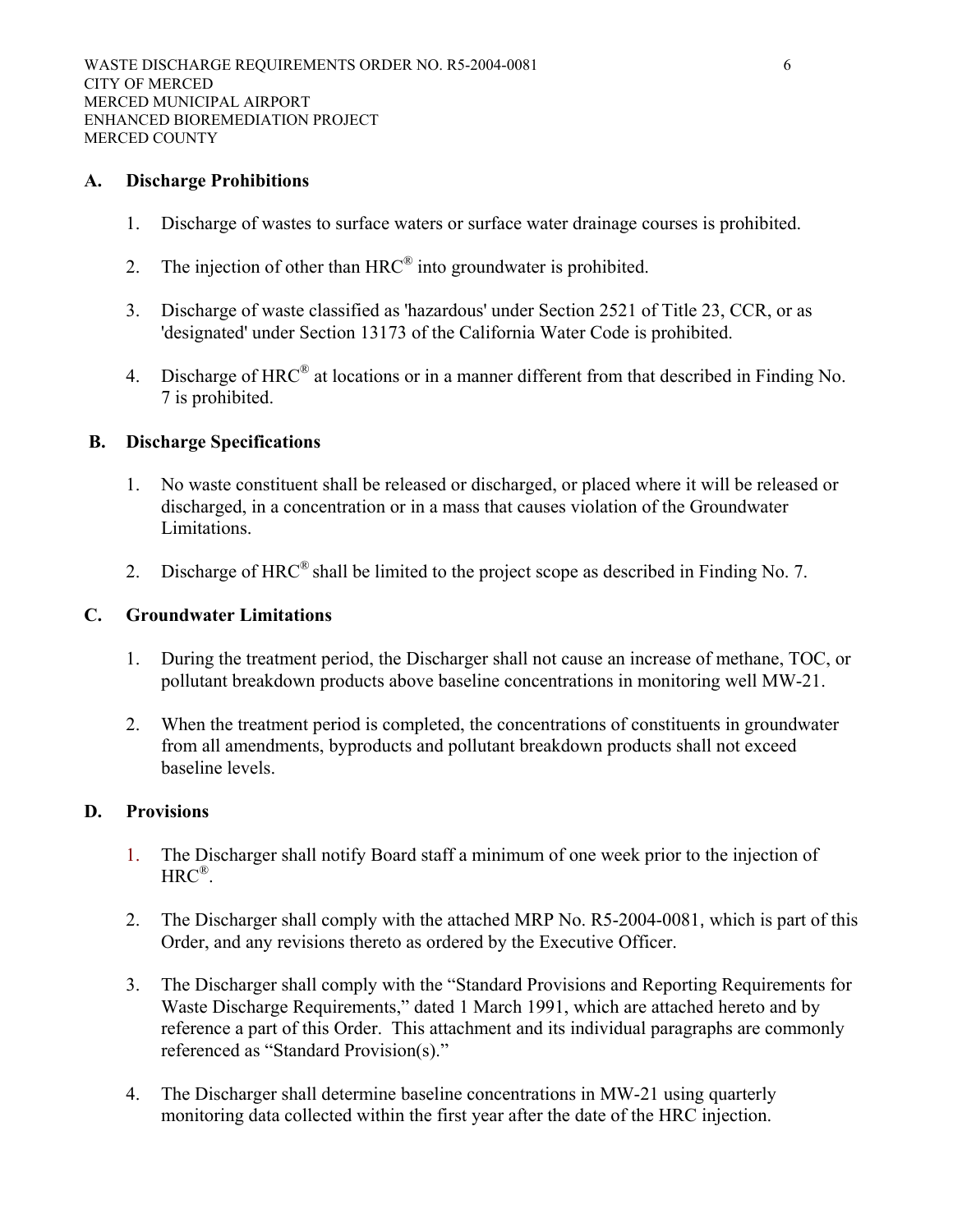Discharger shall define the 95% upper confidence limit using statistical methods appropriate for site conditions and approved by the EPA and Regional Board staff.

- 5. All of the following reports shall be submitted pursuant to Section 13267 of the California Water Code. All technical reports required herein that involve planning, investigation, evaluation, or design, or other work requiring interpretation and proper application of engineering or geologic sciences, shall be prepared by or under the direction of persons registered to practice in California pursuant to California Business and Professions Code sections 6735, 7835, and 7835.1. To demonstrate compliance with sections 415 and 3065 of Title 16, CCR, all technical reports must contain a statement of the qualifications of the responsible registered professional(s). As required by these laws, completed technical reports must bear the signature(s) and seal(s) of the registered professional(s) in a manner such that all work can be clearly attributed to the professional responsible for the work.
	- a. The Discharger shall submit a Stratigraphic Definition Report within **21 days** after installation of the injection barrier pilot borings that includes pilot boring logs and cross sections of each barrier, and proposes the depth of the injection points along each barrier and the depth of the screen interval in MW-20 and MW-21 for approval by Regional Board staff.
	- b. The Discharger shall submit an Implementation Report due no later than **60 days** after injection of HRC® that shall include a description of field activities, well installations, quantities and locations of  $HRC^{\circledR}$  injections, discussion of baseline concentrations, a proposed statistical method to calculate baseline concentrations in MW-21, and results of the first month of monitoring.
	- c. The Discharger shall submit an Evaluation Report no later than **14 months** after the injection of HRC®, that shall include a summary of analytical results, a discussion of the proposed baseline concentrations in MW-21, the statistical method used, and an evaluation of the effectiveness of the HRC® injections.
- 6. In the event that PCE, TCE, cis-1,2 DCE, any of their breakdown products, methane or TOC exceeds 20% above the baseline concentration in monitoring well MW-21 during the treatment period, the Discharger shall immediately notify Regional Board staff of the exceedance(s) and obtain a confirmation sample within **7 days** of receiving the results. Within **48 hours** of receiving the confirmation sample results, the Discharger shall notify Regional Board staff of the results followed by written notification within **7 days**.
- 7. **Within 30 days** of confirming an exceedance as described in Provision D.6, the Discharger shall implement the contingency plan as described in Finding 12 and within **60 days** after beginning the Hydropunch® field work submit the Hydropunch® investigation results report and a Work Plan for Remedial Actions.
	- a. **Within 30 days** of Regional Board staff concurrence with the Work Plan for Remedial Actions, the Discharger shall implement the Remedial Actions.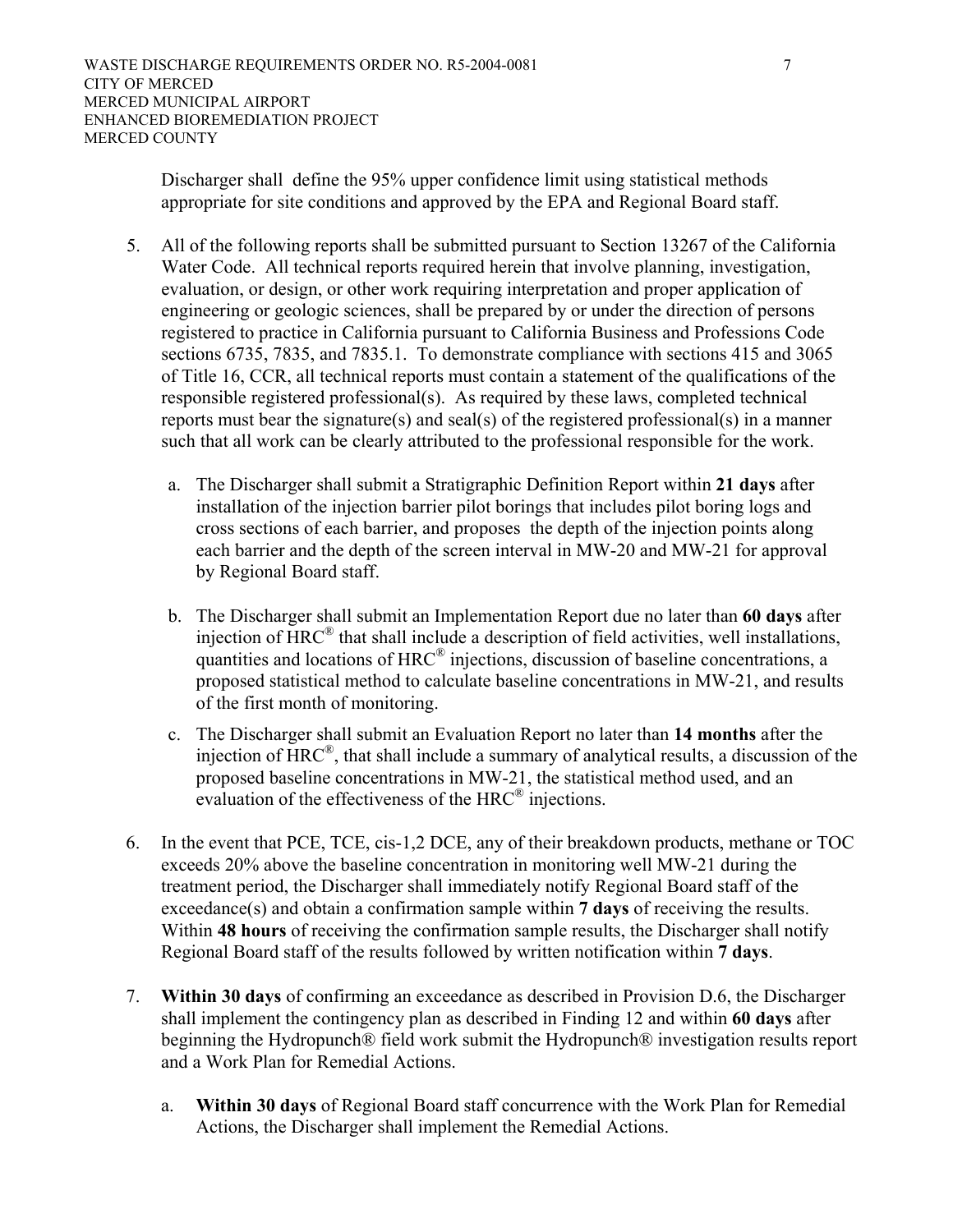- b. **Within 90 days** of the start of implementation of the Remedial Actions the Discharger shall submit a Remedial Actions Implementation Report.
- 8. The Discharger shall comply with all conditions of this Order, including timely submittal of technical and monitoring reports as directed by the Executive Officer. Violations may result in enforcement action, including Regional Board or court order requiring corrective action or imposing civil monetary liability, or in revision or rescission of this Order.
- 9. The Discharger shall maintain records of all monitoring information including all calibration and maintenance records, copies of all reports required by this Order, and records of all data used to complete the application for this Order. Records shall be maintained for a minimum of three years from the date of the sample, measurement, or report. This period may be extended during the course of any unresolved litigation regarding this discharge or when requested by the Executive Officer.
- 10. The Discharger shall at all times properly operate and maintain all facilities and systems of treatment and control that are installed or used by the Discharger to achieve compliance with this Order. Proper operation and maintenance also includes adequate laboratory controls and appropriate quality assurance procedures. This provision requires the operation of backup or auxiliary facilities or similar systems which are to be installed by the Discharger only when necessary to achieve compliance with the conditions of this Order.
- 11. The Discharger shall report any non-compliance, and/or accidental spill or release of liquid or material verbally to the Regional Board within 24 hours of the spill or release, and followup the verbal notification with written documentation of the spill or release within 14 calendar days of the incident.
- 12. A copy of this Order shall be kept at the discharge facility for reference by operating personnel. Key operating personnel shall be familiar with its contents.
- 13. As described in the Standard Provisions, the Discharger shall report promptly to the Regional Board any material change or proposed change in the character, location, or volume of the discharge.
- 14. While this Order is in effect, and prior to any change in ownership of the Site or management of this operation, the Discharger shall transmit a copy of this Order to the succeeding Owner/Operator, and forward a copy of the transmittal letter and proof of transmittal to the Regional Board
- 15. The Regional Board will review this Order periodically and will revise requirements when necessary.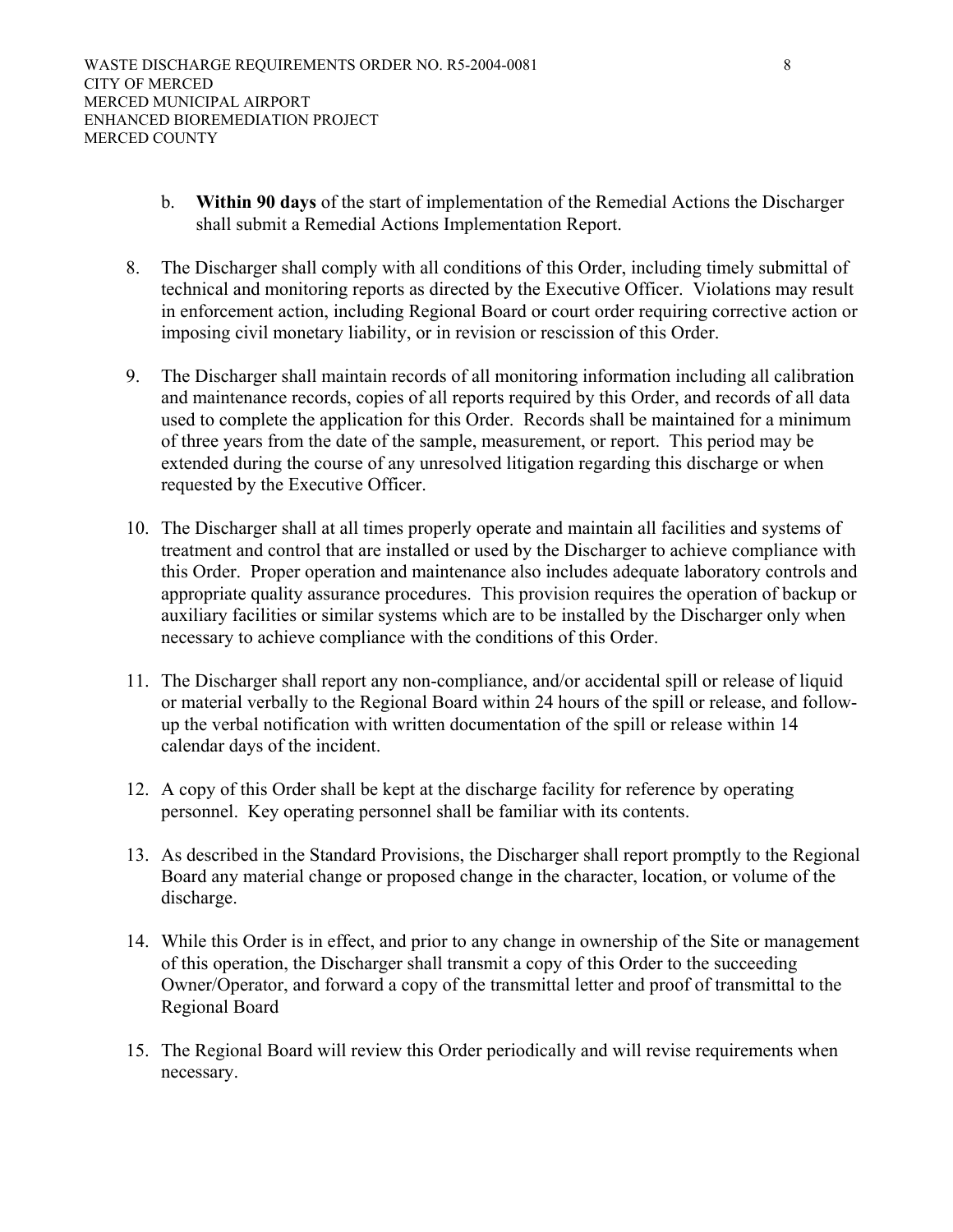WASTE DISCHARGE REQUIREMENTS ORDER NO. R5-2004-0081 9 CITY OF MERCED MERCED MUNICIPAL AIRPORT ENHANCED BIOREMEDIATION PROJECT MERCED COUNTY

I, THOMAS R. PINKOS, Executive Officer, do hereby certify the foregoing is a full, true, and correct copy of an Order adopted by the California Regional Water Quality Control Board, Central Valley Region, on 4 June 2004.

 $\mathcal{L}_\mathcal{L} = \{ \mathcal{L}_\mathcal{L} \mid \mathcal{L}_\mathcal{L} = \{ \mathcal{L}_\mathcal{L} \mid \mathcal{L}_\mathcal{L} = \{ \mathcal{L}_\mathcal{L} \mid \mathcal{L}_\mathcal{L} = \{ \mathcal{L}_\mathcal{L} \mid \mathcal{L}_\mathcal{L} = \{ \mathcal{L}_\mathcal{L} \mid \mathcal{L}_\mathcal{L} = \{ \mathcal{L}_\mathcal{L} \mid \mathcal{L}_\mathcal{L} = \{ \mathcal{L}_\mathcal{L} \mid \mathcal{L}_\mathcal{L} = \{ \math$ 

THOMAS R. PINKOS, Executive Officer

Attachments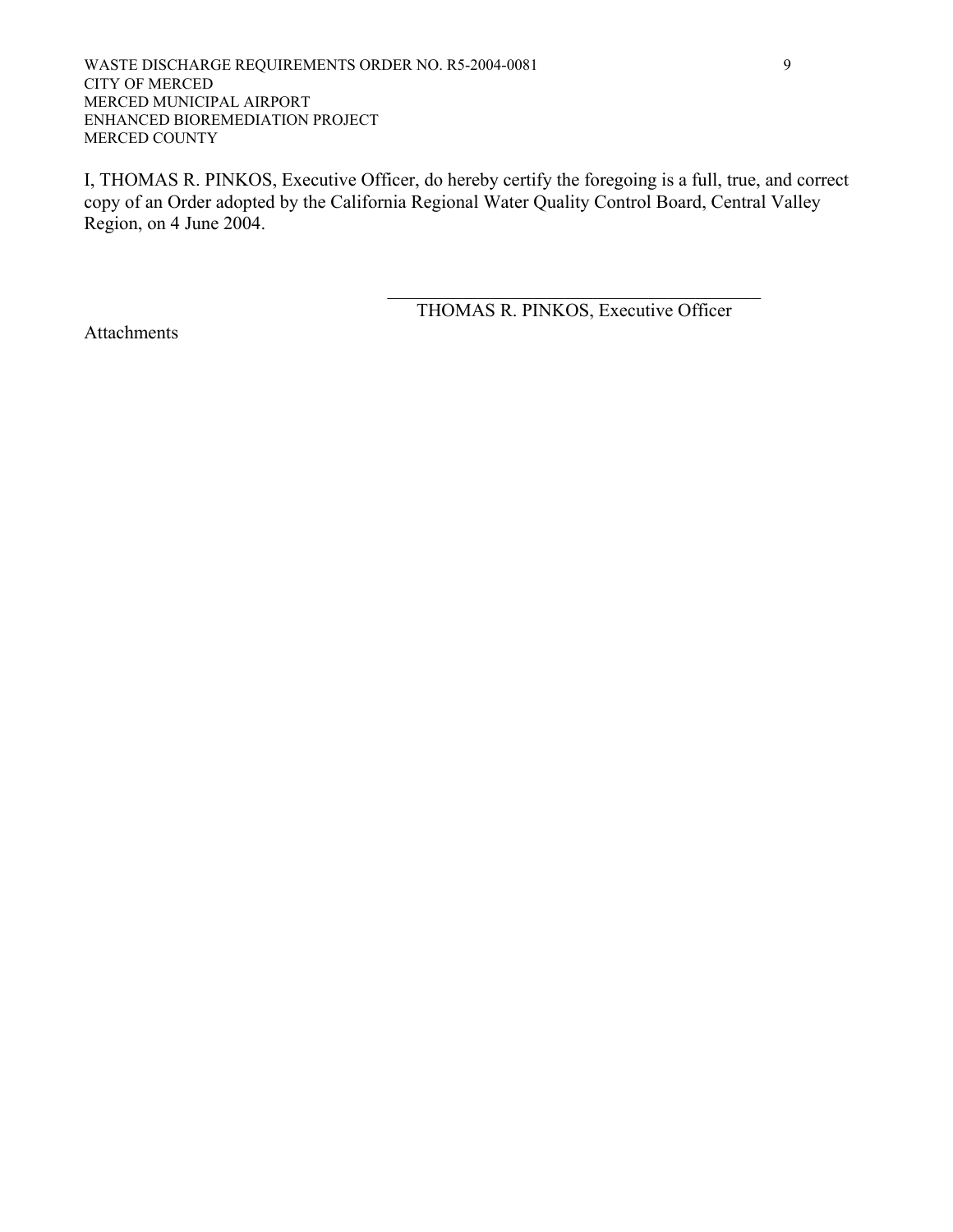### CALIFORNIA REGIONAL WATER QUALITY CONTROL BOARD CENTRAL VALLEY REGION

# MONITORING AND REPORTING PROGRAM NO. R5-2004-0081 FOR CITY OF MERCED MERCED MUNICIPAL AIRPORT ENHANCED BIOREMEDIATION PROJECT MERCED COUNTY

This Monitoring and Reporting Program (MRP) incorporates requirements for monitoring the progress of the enhanced bioremediation project. This MRP is issued pursuant to California Water Code Section 13267. The City of Merced (Discharger) is required to comply with this MRP. The Discharger shall not implement any changes to this MRP unless and until a revised MRP is issued by the Executive Officer. Groundwater sampling and reporting outlined in MRP No. R5-2002-0832 is still required.

All samples shall be representative of the volume and the nature of the discharge and matrix of the sampled medium. The time, date, and location of each sample shall be recorded on the sample chain of custody form.

# **ENHANCED BIOREMEDIATION MONITORING**

As shown on Attachment B, there are 16 monitoring wells and two proposed monitoring wells. Monitoring of the enhanced bioremediation project will consist of groundwater samples collected from MW-9, MW-10, MW-11, MW-13, MW-15, MW-17 and the newly installed monitoring wells MW-20 and MW-21. These analyses shall be completed by a State certified laboratory and shall follow standard EPA protocol. Monitoring well samples shall be analyzed for the following constituents and parameters according to the schedule below.

|                                     |                                       | <b>Maximum</b><br>Quantitation |                        |
|-------------------------------------|---------------------------------------|--------------------------------|------------------------|
| <b>Constituents</b>                 | <b>EPA Method</b>                     | Limit <sup>1</sup>             | <b>Frequency</b>       |
| Depth to Groundwater                |                                       | $0.01$ ft                      | Monthly <sup>2</sup>   |
| Volatile Organic                    | 8021B or 8260B                        | $0.5 \mu g/l$                  | Quarterly <sup>3</sup> |
| Compounds <sup>4</sup>              |                                       |                                |                        |
| Ammonium <sup>4</sup>               | EPA 350.1                             | $0.5 \text{ mg}/1$             | Quarterly <sup>3</sup> |
| Sulfide <sup>4</sup>                | EPA 376.2 or SM4500                   | $1 \text{ mg}/1$               | Quarterly <sup>3</sup> |
| Sulfate <sup>4</sup>                | EPA 300, 375, 9056 or SM 4110 or 4500 | $1 \text{ mg}/1$               | Quarterly <sup>3</sup> |
| Ferrous Iron <sup>4</sup>           | EPA 200, 6020, or SM 3500-FED         | $0.1$ mg/l                     | Quarterly <sup>3</sup> |
| Total Iron (dissolved) <sup>4</sup> | EPA 200, 6020, or SM 3500             | $0.1$ mg/l                     | Quarterly <sup>3</sup> |
| Manganese (total) $4$               | EPA 200, 6020, or SM 3000             | $0.01$ mg/l                    | Quarterly <sup>3</sup> |
| Manganese (dissolved) <sup>4</sup>  | EPA 200, 6020, or SM 3000             | $0.01$ mg/l                    | Quarterly <sup>3</sup> |
| Carbon dioxide $(dissolved)^4$      | SM 4500 or ASTM D1945                 | $5 \text{ mg}/l$               | Quarterly <sup>3</sup> |
| Methane, ethane, ethene             | RSK 175M or ASTM D1945                | $0.01$ mg/l                    | Quarterly <sup>3</sup> |
| $(dissolved)^4$                     |                                       |                                |                        |
| <b>Total Organic Carbon</b>         | 415 or SM 5310                        | $1 \text{ mg}/1$               | Quarterly <sup>3</sup> |
| $(TOC)^4$                           |                                       |                                |                        |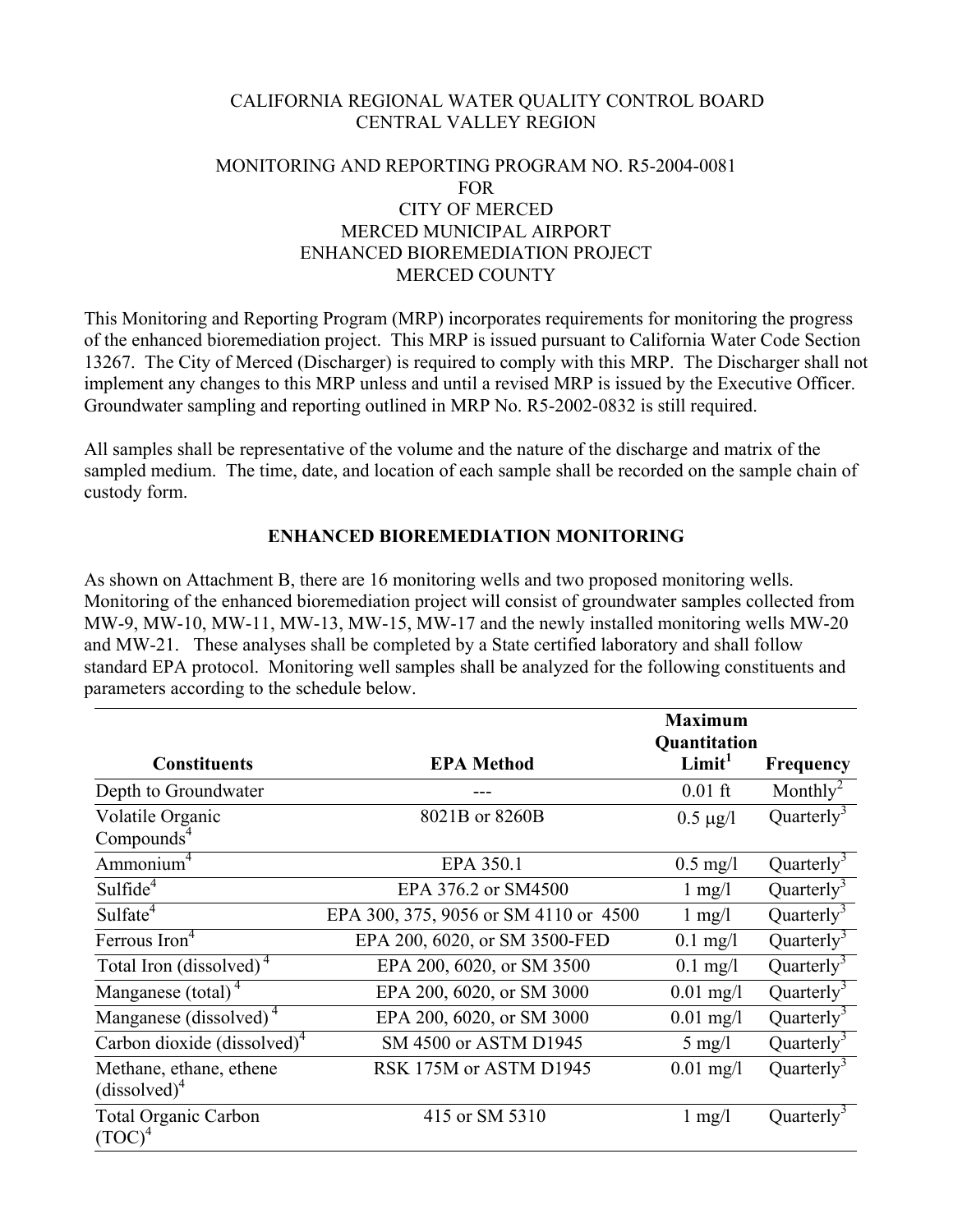|                                 |                   | <b>Maximum</b><br>Quantitation |                        |
|---------------------------------|-------------------|--------------------------------|------------------------|
| <b>Constituents</b>             | <b>EPA Method</b> | Limit <sup>1</sup>             | Frequency              |
| Lactic acid <sup>4</sup>        | IC-001 or HPLC    | $1.0$ mg/l                     | Quarterly <sup>3</sup> |
| General Minerals <sup>4,5</sup> | Various           | Various                        | Quarterly              |
| Metals <sup>4,6</sup>           | Various           | Various                        | Quarterly              |
| Field Parameters <sup>4,7</sup> | --                | $- -$                          | Quarterly              |

 $\frac{1}{2}$  For nondetectable results

<sup>2</sup> Depth to Groundwater shall be measured in MW-8, MW-9, MW-10, MW-11, MW-13, MW-15, MW-16, MW-17, MW-18, MW-19, MW-20 and MW-21. 3

Monitoring of MW-20 shall begin after there is evidence of HRC<sup>®</sup> in MW-10. An increase of 50 percent over baseline of the following constituents shall be considered evidence of HRC® in MW-20: Carbon dioxide, methane, total alkalinity,

bicarbonate, or TOC. A decrease of 50 percent below baseline shall be considered evidence of HRC<sup>®</sup>: Nitrate or sulfate.<br>Baseline samples shall be collected a minimum of two weeks prior to injection.

General Minerals include alkalinity, total dissolved solids, calcium, chloride, magnesium, sodium, sulfate, and nitrate.

 Metals include antimony, arsenic, beryllium, cadmium, total chromium, cobalt, copper, lead, mercury, molybdenum, nickel, selenium, silver, thallium, vanadium, and zinc. Discharger also shall analyze for hexavalent chromium during baseline sampling. If total chromium is detected in any well, the Discharger shall analyze for hexavalent chromium during the month following that detection.

 $\frac{7}{1}$  Field Parameters are Oxidation-reduction potential, dissolved oxygen, pH, temperature, and conductivity.

Field testing instruments (such as those used to test oxidation-reduction potential and dissolved oxygen) may be used provided that:

- 1. The operator is trained in proper use and maintenance of the instruments;
- 2. The instruments are field calibrated prior to each monitoring event;
- 3. Instruments are serviced and/or calibrated by the manufacturer at the recommended frequency; and
- 4. Field calibration reports are provided with the appropriate monitoring report.

# **REPORTING**

In reporting monitoring data, the Discharger shall arrange the data in tabular form so that the date, sample type, and reported analytical result for each sample are readily discernible. The data shall be summarized in such a manner to clearly illustrate compliance with waste discharge requirements and spatial or temporal trends, as applicable. The results of any monitoring done more frequently than required at the locations specified in the MRP shall also be reported to the Regional Board.

As required by the California Business and Professions Code Sections 6735, 7835, and 7835.1, all Groundwater Monitoring Reports shall be prepared under the direct supervision of a Registered Engineer or Geologist and signed by the registered professional.

Quarterly reports shall be submitted to the Board by the **1st day of the second month following the end of each calendar quarter (i.e., by 1 February, 1 May, 1 August, and 1 November**). These reports may be combined with the quarterly monitoring reports required by MRP No. R5-2002-0832*.* At a minimum, the reports shall include: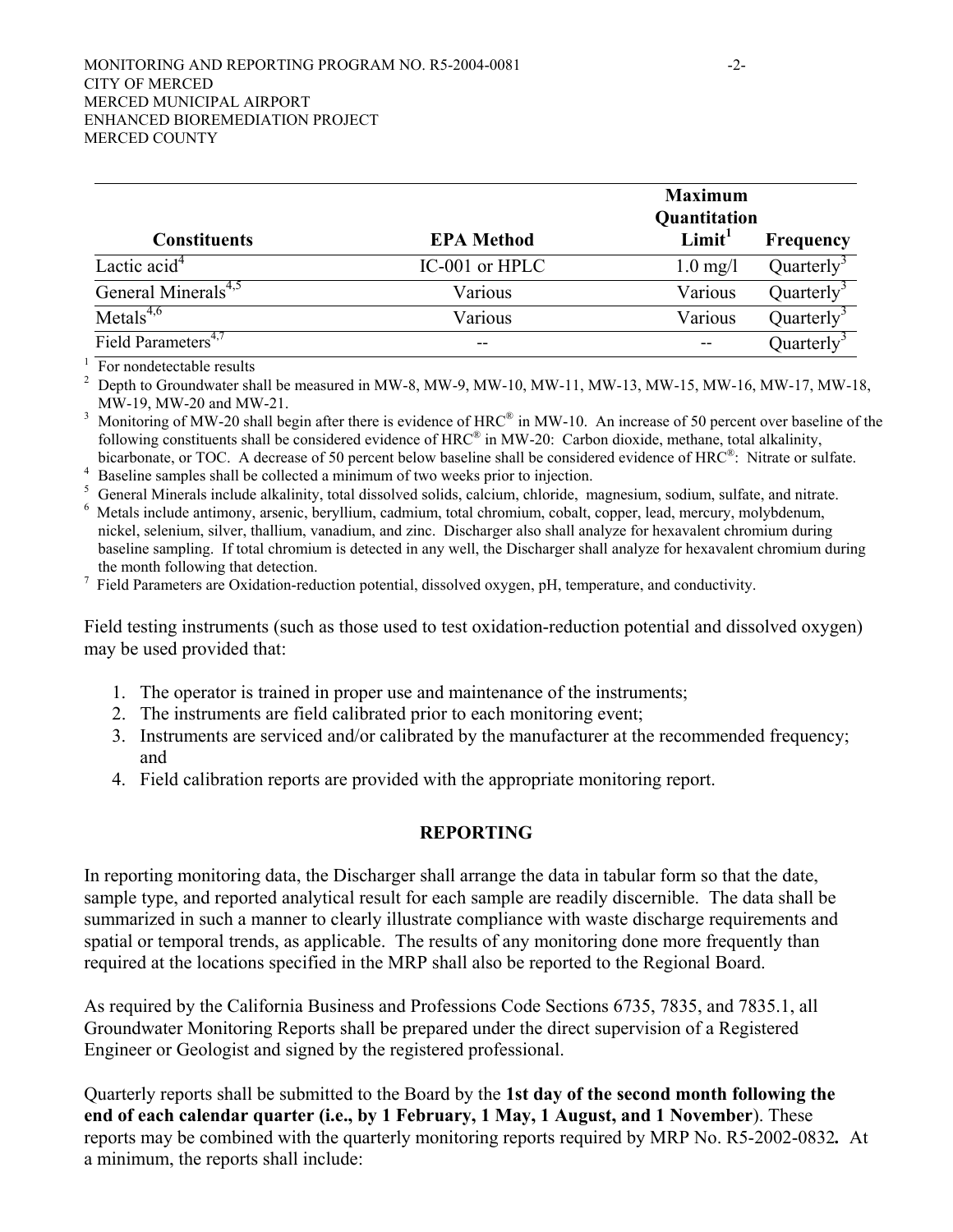- 1. Results of groundwater monitoring.
- 2. A narrative description of all preparatory, monitoring, sampling, and analytical testing activities for the groundwater monitoring. The narrative shall be sufficiently detailed to verify compliance or lack thereof with the waste discharge requirements, this MRP, and the Standard Provisions and Reporting Requirements. The narrative shall be supported by field logs for each well documenting depth to groundwater; parameters measured before, during, and after purging; calculation of casing volume; total volume of water purged, etc.;
- 3. Calculation of groundwater elevations and discussion of seasonal trends, if any;
- 4. A table showing well construction details such as well number, groundwater zone being monitored, coordinates (longitude and latitude), ground surface elevation, reference elevation, elevation of screen, elevation of bentonite, elevation of filter pack, and elevation of well bottom;
- 5. A narrative discussion of the analytical results for all groundwater locations monitored, including spatial and temporal trends, with reference to summary data tables, graphs, and appended analytical reports (as applicable);
- 6. A comparison of the monitoring data to the groundwater limitations and an explanation of any violation of those requirements;
- 7. Summary data tables of historical and current water table elevations and analytical results;
- 8. A scaled map showing relevant structures and features of the facility, the injection grid, the locations of monitoring wells and any other sampling stations, and groundwater elevation contours referenced to mean sea level datum; and
- 9. Copies of all laboratory analytical report(s) for groundwater monitoring not previously transmitted.

### **C. Annual Report**

An annual report shall be submitted to the Board by **1 August** of each year, commencing in **2005**. This report shall contain an evaluation of the effectiveness and progress of the remediation, and may be submitted with the corresponding quarterly monitoring report. The annual report shall contain the following minimum information:

- 1. Tabular summaries of all data collected during the previous year, including groundwater gradient directions;
- 2. A graphical representation of concentrations of tetrachloroethene, trichloroethene, and cis-1,2 dichloroethene in monitoring wells MW-9, MW-10, MW-11, MW-13, MW-17, MW-20 and MW-21 over the period of record;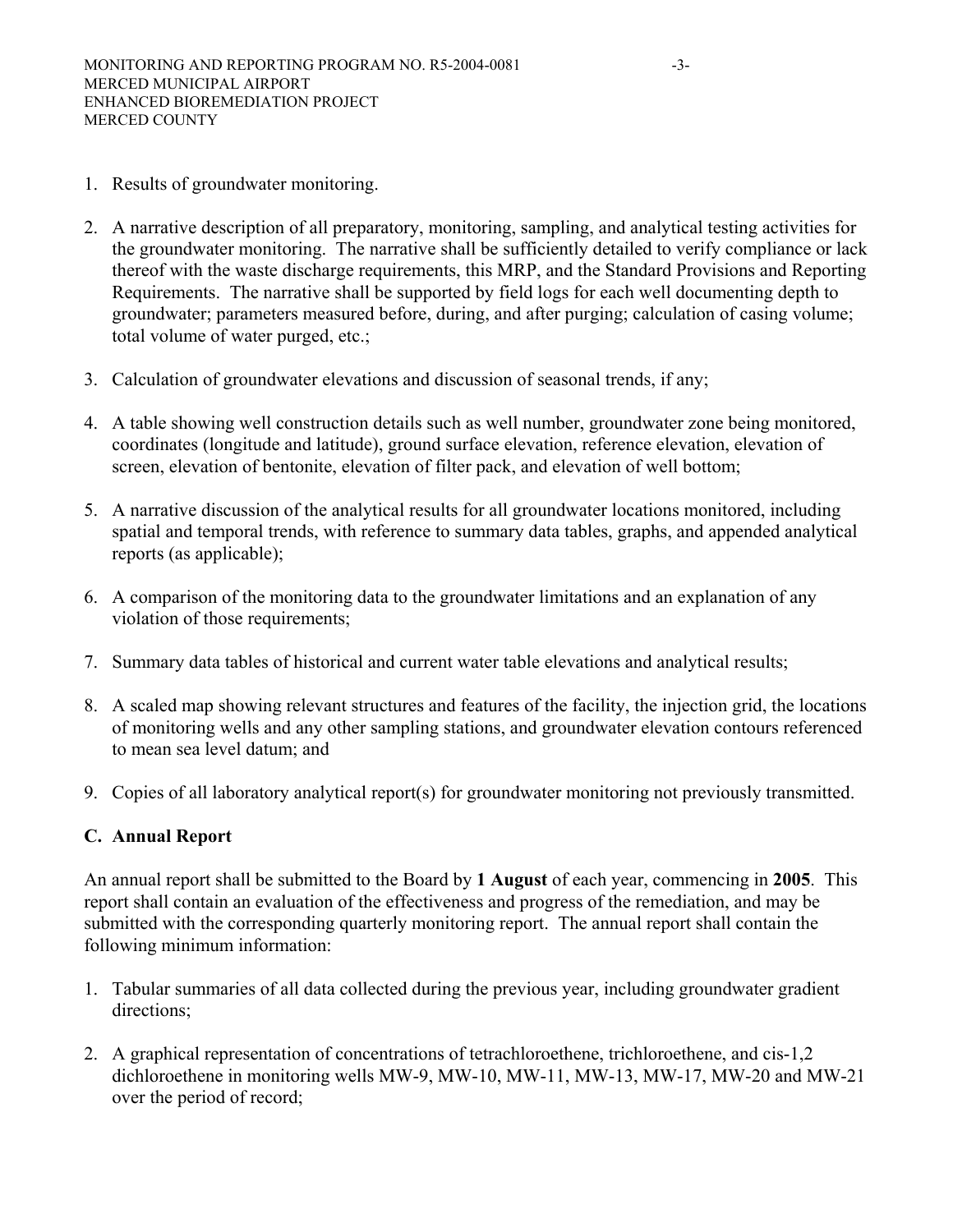- 3. A graphical representation of concentrations of total alkalinity, total organic carbon, carbon dioxide, methane, bicarbonate, nitrate and sulfate in monitoring wells MW-9, MW-10, MW-11, MW-13, MW-15, MW-17, MW-20 and MW-21;
- 4. An evaluation of the performance of the HRC<sup>TM</sup> and an analysis of its effectiveness in destroying the pollutants;
- 5. A discussion of compliance and the corrective action taken, if any, as well as any planned or proposed actions needed to bring the discharge into full compliance with the waste discharge requirements;
- 6. A discussion of any data gaps and potential deficiencies/redundancies in the monitoring system or reporting program; and
- 7. If desired, a proposal and rationale for any revisions to the groundwater sampling plan frequency and/or list of analytes.

A letter transmitting the self-monitoring reports shall accompany each report. Such a letter shall include a discussion of requirement violations found during the reporting period, and actions taken or planned for correcting noted violations, such as operation or facility modifications. If the Discharger has previously submitted a report describing corrective actions and/or a time schedule for implementing the corrective actions, reference to the previous correspondence will be satisfactory. The transmittal letter shall contain the penalty of perjury statement by the Discharger, or the Discharger's authorized agent, as described in the Standard Provisions General Reporting Requirements Section B.3.

The Discharger shall implement the above monitoring program as of the date of the Order.

Ordered by:

 $\mathcal{L}_\mathcal{L} = \{ \mathcal{L}_\mathcal{L} = \{ \mathcal{L}_\mathcal{L} = \{ \mathcal{L}_\mathcal{L} = \{ \mathcal{L}_\mathcal{L} = \{ \mathcal{L}_\mathcal{L} = \{ \mathcal{L}_\mathcal{L} = \{ \mathcal{L}_\mathcal{L} = \{ \mathcal{L}_\mathcal{L} = \{ \mathcal{L}_\mathcal{L} = \{ \mathcal{L}_\mathcal{L} = \{ \mathcal{L}_\mathcal{L} = \{ \mathcal{L}_\mathcal{L} = \{ \mathcal{L}_\mathcal{L} = \{ \mathcal{L}_\mathcal{$ 

THOMAS R. PINKOS, Executive Officer

(Date)

GJD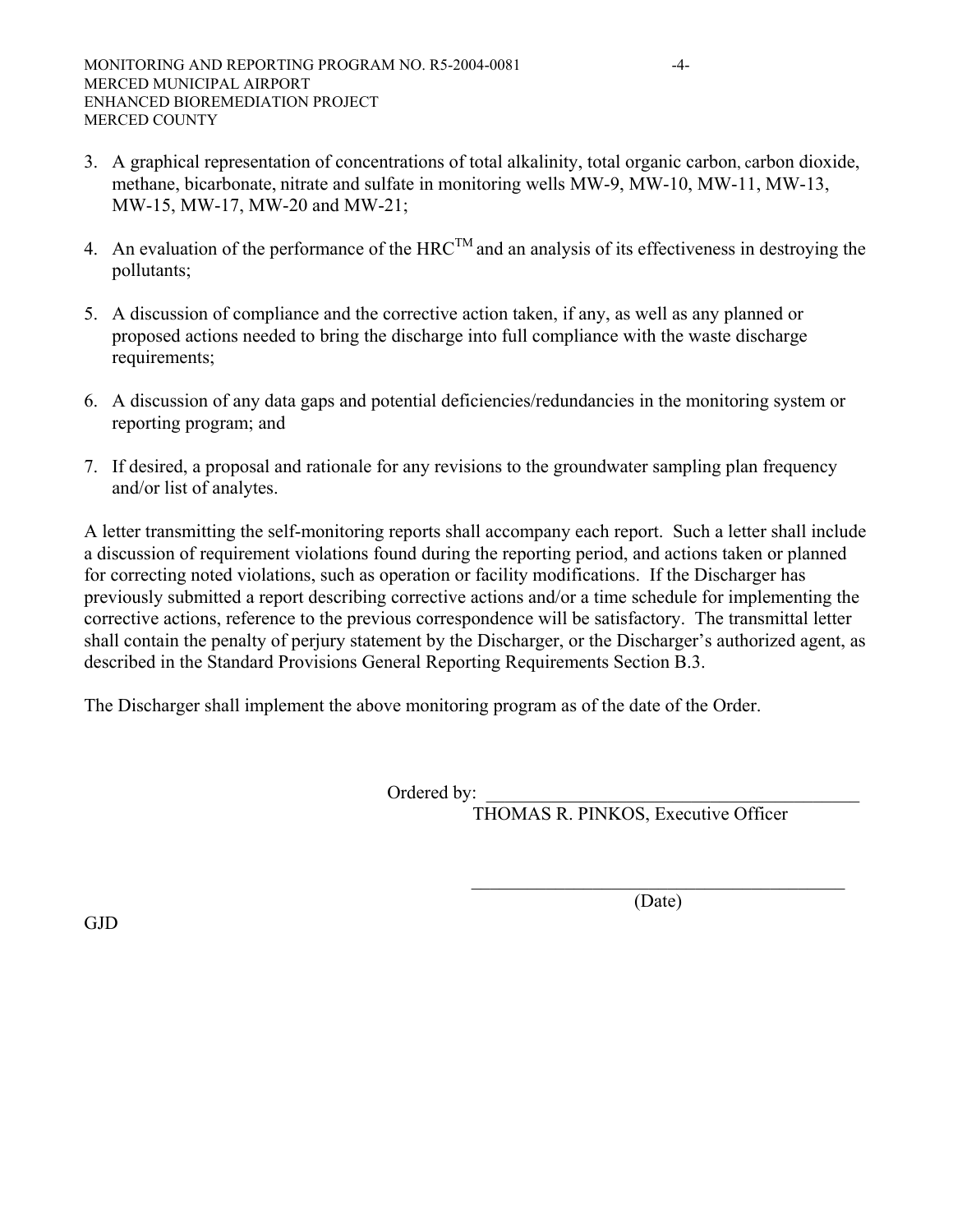#### INFORMATION SHEET

ORDER NO. R5-2004-0081 CITY OF MERCED MERCED MUNICIPAL AIRPORT ENHANCED BIOREMEDIATION PROJECT MERCED COUNTY

The City of Merced (City) owns and operates the Merced Municipal Airport. From 1947 to 1978, crop dusting operators used a portion of the airport as a staging and storage area. From the 1950s to about 1981, the City of Merced Fire Department used an adjoining area for fire training exercises during which flammable substances were ignited and extinguished. Groundwater is polluted with petroleum hydrocarbons and volatile organic compounds (VOCs) from these activities. The soil is contaminated with pesticides, which are primarily adsorbed onto near-surface soils. In late 2002, the City placed an asphalt cap over these soils and will record a land use covenant to limit their future use. VOCs persist in the shallow A zone aquifer (about 10 feet below ground surface), which contains 89 micrograms per liter  $(\mu g/l)$  of tetrachloroethene, 21 ug/l of trichloroethene, 52 ug/l of cis-1,2 dichloroethene, and 33  $\mu$ g/l of trans-1,2 dichloroethene. All of these compounds are above their respective water quality limits.

This project utilizes Hydrogen Releasing Compound (HRC®) to create anaerobic conditions in the groundwater in the application area. Under anaerobic conditions, nitrate and the chlorinated organic compounds are degraded by indigenous microorganisms. The remedial process depends upon stimulating growth of a consortium of indigenous microbes by providing a carbon substrate in the form of HRC<sup>®</sup>. In general, as the microbes consume the carbon, they reduce electron acceptors in a sequence starting with nitrate and then progressing to iron, sulfate, and chlorinated organic compounds. When the carbon provided by the  $HRC^{\mathcal{B}}$  is exhausted, the system slowly returns to the initial conditions. Some gaseous products, such as nitrogen gas, methane, and carbon dioxide, may migrate into the soil column, and are subject to microbial degradation within the soil column.

The HRC<sup>®</sup> will be injected into the water table aquifer using Hydropunch<sup>®</sup> borings. The injection points will be arranged in four barriers about 100 feet apart, oriented across the plume at right angles to the direction of groundwater flow. Each barrier will consist of two rows of injection points spaced about 10 feet apart to provide overlapping radii of influence. HRC<sup>®</sup> is expected to last from one to two years in the groundwater, depending on the biological demand of the microbes. Groundwater velocity is estimated to be about 110 feet/year, so the treatment zone should extend from about 110 feet to 220 feet downgradient of the most downgradient injection barrier. The barriers are located upgradient from existing monitoring wells that will be used to monitor the treatment zone. In addition, the Discharger will install two additional monitoring wells. One well will be installed about midway between two of the barriers to provide a monitoring point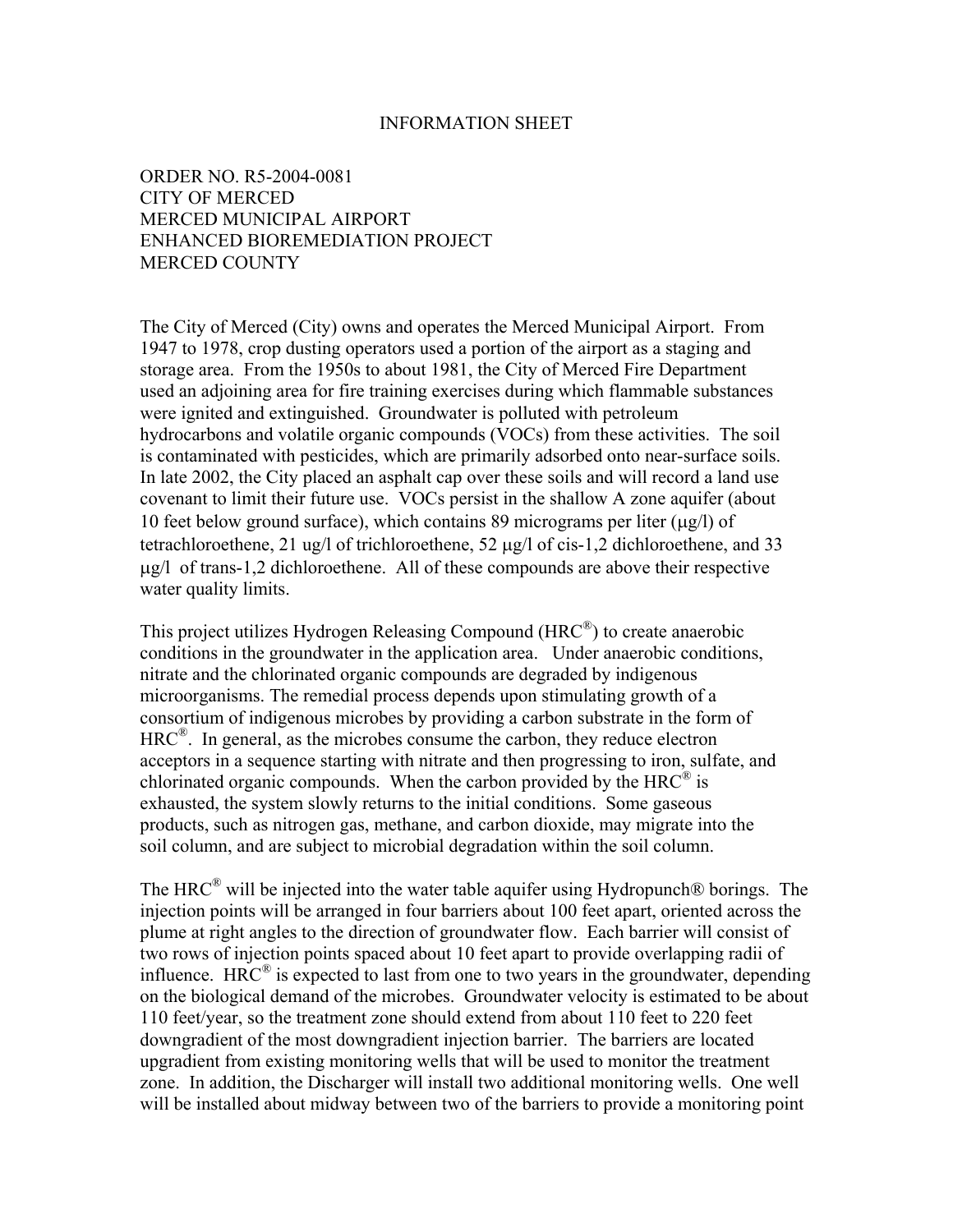#### **INFORMATION SHEET** 2 WASTE DISCHARGE REQUIREMENTS ORDER NO. R5-2004-0081 CITY OF MERCED, MERCED MUNICIPAL AIRPORT ENHANCED BIOREMEDIATION PROJECT MERCED COUNTY

to confirm the downgradient rate of migration of the reaction products. The other well will be located about 300 feet downgradient of the most downgradient barrier. Because of the length of time required for downgradient migration of the groundwater, no reaction products are expected to reach this well. This well will be utilized as a trigger well that will require the City to activate a Contingency Plan if treatment zone products are detected in it. The Contingency Plan consists of conducting a Hydropunch® survey to delineate the extent of the reaction products and a subsequent work plan for mitigation measures to capture them, which could include pumping and treating groundwater.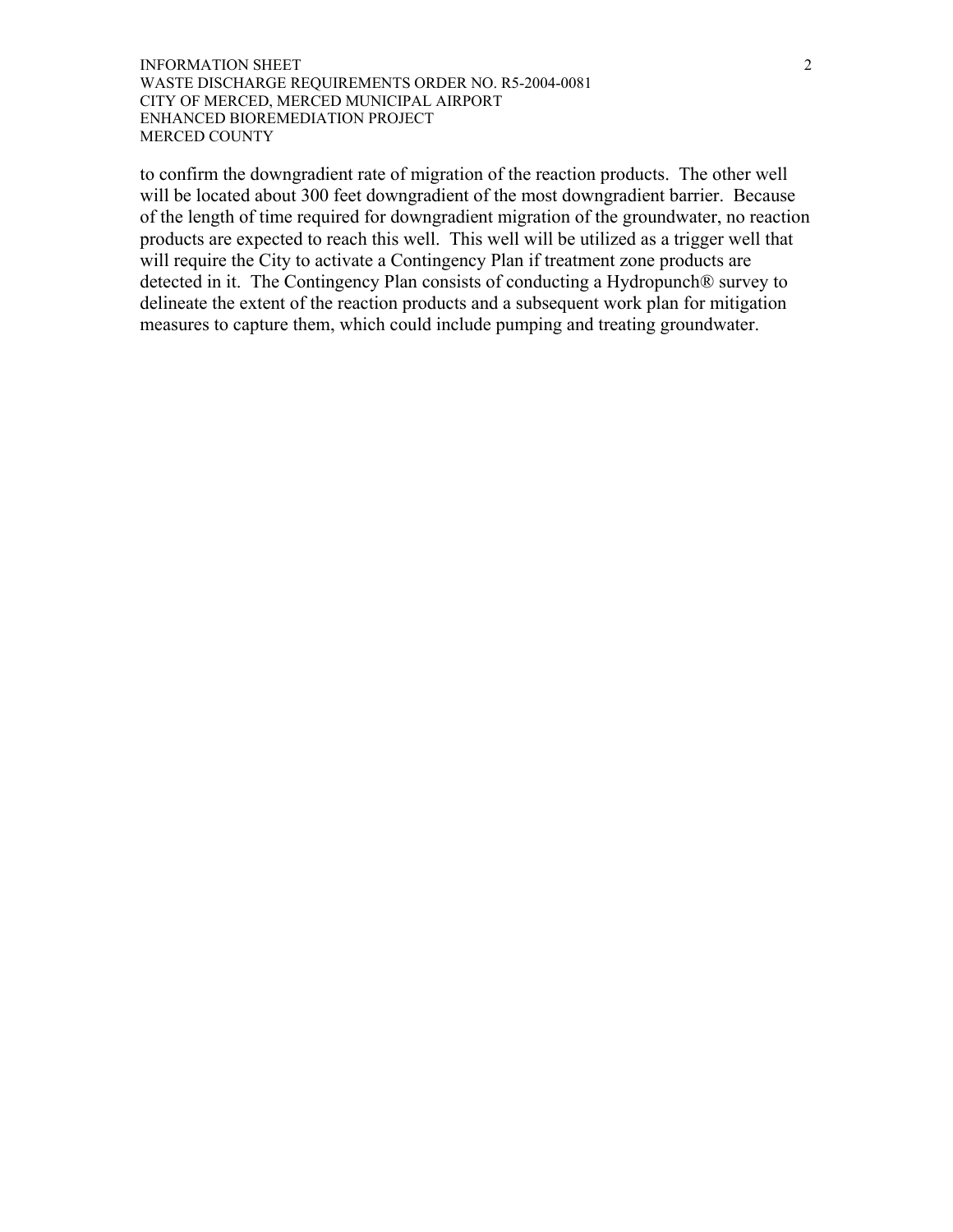